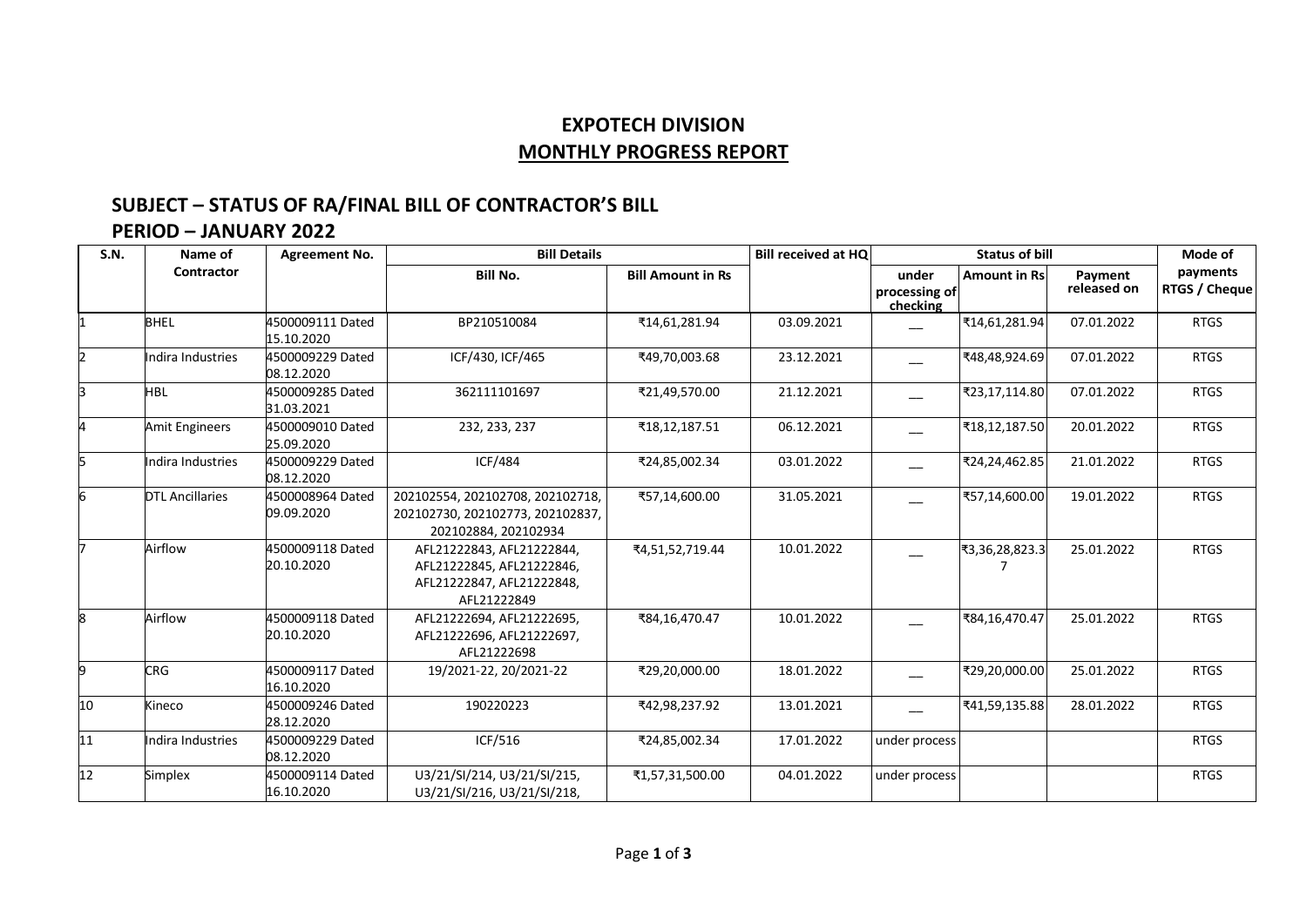|    |                          |                                              | U3/21/SI/220                                              |                 |            |                      |              |            |             |
|----|--------------------------|----------------------------------------------|-----------------------------------------------------------|-----------------|------------|----------------------|--------------|------------|-------------|
| 13 | Simplex                  | 4500009114 Dated<br>16.10.2020               | U3/21/SI/221, U3/21/SI/222,<br>U3/21/SI/225, U3/21/SI/227 | ₹1,25,85,200.00 | 11.01.2022 | under process        |              |            | <b>RTGS</b> |
| 14 | <b>DTL Ancillaries</b>   | 4500008964 Dated<br>09.09.2020               | 212201486                                                 | ₹32,79,496.00   | 20.01.2022 | under process        |              |            | <b>RTGS</b> |
| 15 | <b>DTL Ancillaries</b>   | 4500008964 Dated<br>09.09.2020               | 212201414, 212201432                                      | ₹66,70,609.00   | 24.01.2022 | under process        |              |            | <b>RTGS</b> |
| 16 | <b>Emprise Marketing</b> | 4500009235 Dated<br>23.12.2020               | EM/21-22/E/0835                                           | ₹45,92,200.00   | 17.01.2022 | under process        |              |            | <b>RTGS</b> |
| 17 | Ramyaa                   | 4500009377 Dated<br>09.11.2021               | 216                                                       | ₹3,18,500.00    | 07.01.2022 | under process        |              |            | <b>RTGS</b> |
| 15 | Indira Industries        | 4500009229 Dated<br>08.12.2020               | <b>ICF/412</b>                                            | 29,72,125.42    | 07.12.2021 |                      | 29,00,696.46 | 15.12.2021 | <b>RTGS</b> |
| 6  | Kineco                   | 4500009246 Dated<br>28.12.2020               | 190220190                                                 | 56,74,617.64    | 07.12.2021 |                      | 53,93,695.96 | 15.12.2021 | <b>RTGS</b> |
|    | Faiveley                 | 4500009280 Dated<br>10.03.2021               | 3320210106538, 3320210106539,<br>3320210106540            | 1,80,66,240.00  | 08.12.2021 |                      | 1,25,58,240  | 17.12.2021 | <b>RTGS</b> |
| 8  | Techno Enterprise        | 4100001736 Dated<br>16.12.2021               | TE/21-22/75                                               | 45,595.20       | 06.12.2021 |                      | 41,731.20    | 30.12.2021 | <b>RTGS</b> |
| 9  | <b>Tech Savvy</b>        | GEMC-<br>511687717172442<br>Dated 09.10.2021 | GEM-15665908                                              | 6,72,600.00     | 01.11.2021 |                      | 6,61,200     | 21.12.2021 | <b>RTGS</b> |
| 10 | <b>BHEL</b>              | 4500009390 Dated<br>14.12.2021               | BPXX051576P                                               | 95,934          | 15.12.2021 |                      | 95,934       | 21.12.2021 | <b>RTGS</b> |
| 11 | Dharamveer               | 4500009349 Dated<br>30.09.2021               | 25, 26                                                    | 5,55,660        | 10.12.2021 |                      | 5,23,320     | 05.01.2022 | <b>RTGS</b> |
| 12 | <b>BHEL</b>              | 4500009111 Dated<br>15.10.2020               | BP210510084                                               | 14,61,281.94    | 03.09.2021 | <b>Under Process</b> |              |            | <b>RTGS</b> |
| 13 | Indira Industries        | 4500009229 Dated<br>08.12.2020               | ICF/430, ICF/465                                          | 49,70,003.68    | 23.12.2021 | <b>Under Process</b> |              |            | <b>RTGS</b> |
| 14 | <b>HBL</b>               | 4500009285 Dated<br>31.03.2021               | 362111101697                                              | 21,49,570       | 21.12.2021 | <b>Under Process</b> |              |            | <b>RTGS</b> |
| 15 | <b>Amit Engineers</b>    | 4500009010 Dated<br>25.09.2020               | 232, 233, 237                                             | 18, 12, 187. 51 | 06.12.2021 | <b>Under Process</b> |              |            | <b>RTGS</b> |